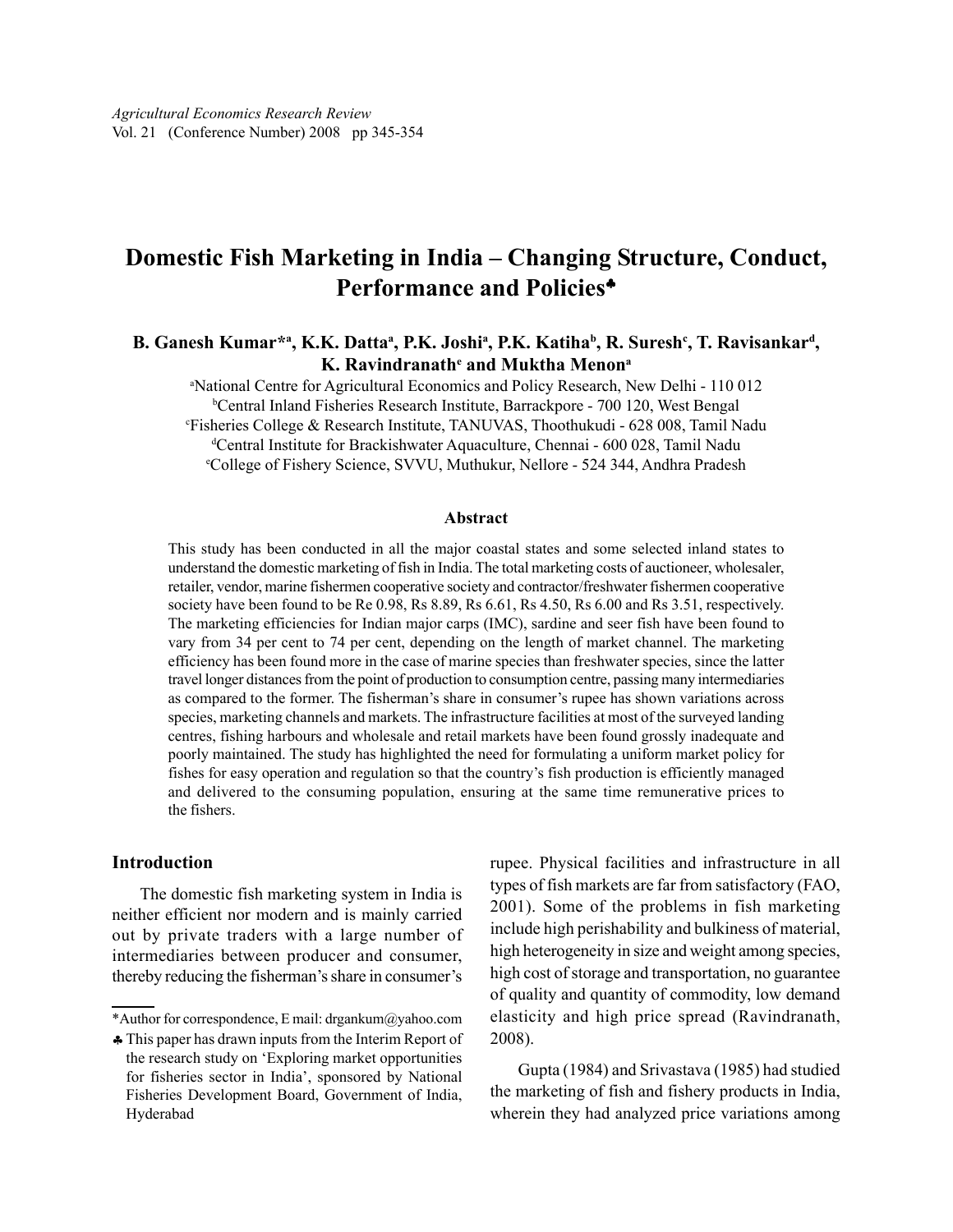species across states and had identified infrastructural bottlenecks in efficient marketing system. Rao (1983) had emphasized that an efficient fish marketing system could eliminate some of the depressed pockets of malnutrition by supplying fish at reasonable prices to people living on subsistence level. There has not been a comprehensive study thereafter, covering a wider range of species, markets and their structure, conduct, performance and the status of policies relevant to fish marketing in the country. Some studies that have been conducted are concentrated on local markets with respect to one or two species. It is difficult to generalize the regional results since fish is a highly heterogeneous commodity with tremendous spatial and seasonal variations in size, quantity, quality and price.

This study was designed to have a snap-shot of the prevailing domestic fish marketing scenario of India. The role of market intermediaries, major marketing channels, structure of fish markets, viz. fish landing centres, wholesale / retail fish markets and fish retail outlets, and current policies relevant to fish marketing in India have been analyzed. The price spread for selected fish species and marketing efficiencies of different marketing channels have been estimated. Recommendations to improve domestic fish marketing in India have been provided and policy implications have been discussed.

## Data and Methodology

The study has used both primary and secondary data collected under the project sponsored by National Fisheries Development Board on domestic marketing of fish in India. Structured interview schedules were used to collect information from the major fish landing centres, wholesale and retail fish markets through key informant surveys and focused group discussion with officials and members of trader associations/cooperative societies. Thirty fishermen / fish producers and 5 randomly sampled market intermediaries were interviewed from each category. The secondary information was collected from officials of Commissionerates / Directorates of Fisheries, State Fisheries Development Corporations, State Apex Fishermen Cooperatives, etc. through discussions. The survey was conducted in all the major coastal states, namely Tamil Nadu,

Kerala, Andhra Pradesh, Karnataka, Maharashtra, Orissa, Gujarat, West Bengal and one of the major consuming states, viz. Delhi.

Information was collected on prices, marketing costs and marketing margins to estimate price spread for the selected fish species using average and percentage analyses. Fisherman's share in consumer's rupee was obtained from the price spread analysis. Marketing efficiency was calculated as the ratio of consumer's price to total marketing cost and margins (Shepherd, 1972). The higher the ratio, the higher is the marketing efficiency and vice-versa (Elenchezhian and Kombairaju, 2004).

## Results and Discussion

#### Market Intermediaries

Fish passes through several intermediaries from the landing centre or fish pond to the consumer. The intermediaries are involved in providing services of headloading, processing, preservation, packing and transporting and these activities result in costaddition at every stage of marketing (Bishnoi, 2005). The key intermediaries in fish marketing are: auctioneer, wholesaler, retailer and the vendor. Several other intermediaries like local fish collectors and fishermen cooperatives also exist in several markets. The biggest challenge in documenting intermediaries in fish marketing is their multifunctional performances. There is no strict boundary between intermediaries and they perform several functions while marketing fish.

AUCTIONEER: The auctioneer is the first intermediary in marine fish marketing channel in India. The fisherman brings his catch to auctioneer, who auctions the fish to various traders at the landing centre. The auctioneer sometimes advances money to the fisherman and in turn gets the right to auction his fish. Auctioneers charge 5-10 per cent of sales value as their commission from the fishermen. There is a virtual barrier to the entry into this profession, which is mainly inherited by the local fishermen community or associations across all the coastal states in the country.

In freshwater fish marketing, the auctioneers employ or source fish through a commission agent.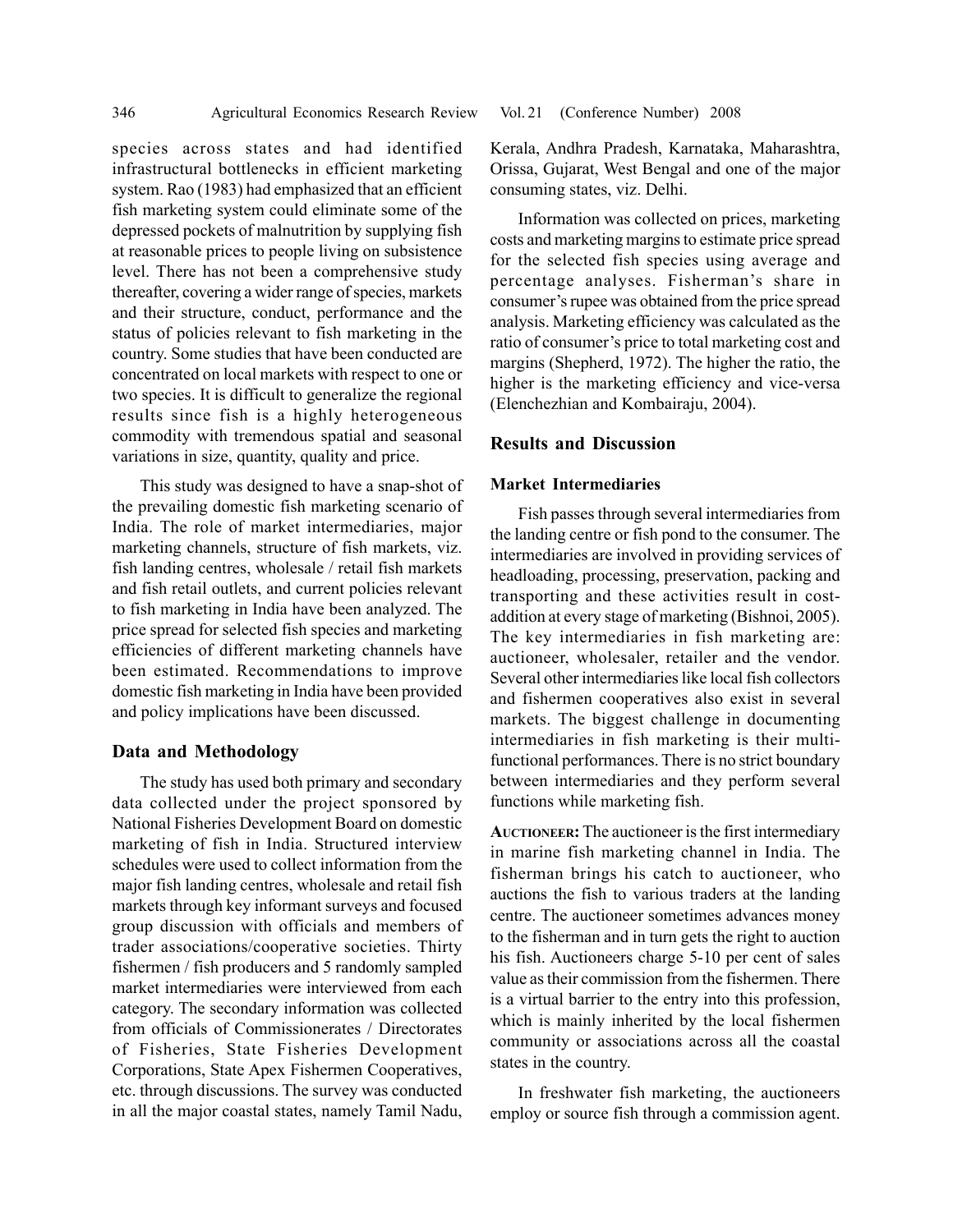The commission agent purchases fish from landing sites (river banks, culture ponds, etc.) and sends the fish for sale to the auctioneer. The agent charges 5 - 10 per cent of the sale value as his commission from the fisherman.

WHOLESALER: The wholesalers buy fish in bulk from auctioneers and sell it to retailers or other traders. Some value addition is carried out by the wholesalers in terms of sorting, grading, cleaning, icing and packing fish before sale. Exact information on the marketing margin of wholesalers is not available but it has been found that cost structure of wholesalers in India is profit-intensive (Gupta, 1984). They usually know the demand of species outside markets and are aware of average trend of daily fish catches at the landing centres (Bishnoi, 2005). In the case of farmed fish, a wholesaler acts as a commission agent to whom the fisherman sells his produce. The wholesaler assumes the risk of selling the fish and therefore keeps a higher margin as compared to auctioneers. Ice and transportation form the largest share of the wholesaler's costs.

RETAILER: The retailers sell the fish directly to consumers. They have the assessment of local demand and limitations of their purchasing power. Maximum value addition to fish happens with the retailers. The retailers grade, clean, ice, pack, display and dress fish for the consumers. Retailers mainly buy fish from the wholesaler, but in several cases, groups of retailers have been found participating in the auction process for buying fish directly from the auctioneer. Retailers keep a marketing margin of about 20 per cent, though the figure shows a lot of variation across the country. Labour forms the largest share of the retailer's costs.

VENDOR: Vendors being mobile, sell fish directly at the consumer's doorstep. Most fish vendors in India are women. Vendors also carry out value addition by sorting, grading, cleaning and icing fish. They participate in auction directly in some of the states. They are forced to sell all the produce on a given day, as they don't have the capacity to hold or preserve the fish. The major costs to vendors are on ice and transportation.

MARINE FISHERMEN COOPERATIVES: Fishermen cooperatives are also involved in fish marketing. Gupta (1984) had found that not only the share of co-operative societies in marine fish marketing was small, most of them were also in losses. Poor management, lack of marketing strategy and welldefined lending policy, and absence of vertical integrations of different activities were found to be the reasons for losses in the co-operative sector. An exception was also found; the Kerala State Cooperative Federation for Fisheries Development Ltd. (Matsyafed) regulates auctions at fish landing centres through primary fishermen cooperative societies. The member-fishermen sell their catch to potential buyers only through the auctioneer, employed by the society. This ensures a better price and immediate payment to the fisherman from the society. Presently, Matsyafed-regulated auctioning is prevalent only in the non-mechanized sector in Kerala.

CONTRACTOR/ FRESHWATER FISHERMEN CO-OPERATIVES: In the case of freshwater capture fisheries, there is another intermediary, who may be either a private contractor or fishermen co-operative. In this system, fishers dispose catch through cooperative/contractor. If the fishing rights of a water body are with a private/public body, i.e. contractor/ co-operative, fishers are paid for fishing and their remuneration depends on the bargaining power of the fisher/contractor.

The detailed break-up of costs incurred by all these market intermediaries has been depicted in Table 1. A perusal of Table 1 reveals that the total marketing cost is maximum for wholesalers (Rs 8.89/ kg), followed by retailer (Rs 6.61/kg), marine fishermen co-operative (Rs 6.00/kg) and vendor (Rs 4.50/kg). The cost for wholesaler is high due to icing and keeping the fish for maximum time in the supply chain.

### Price Spread

The price spread of major freshwater and marine fish species, viz. Indian major carps (IMC), sardine (low value) and seer fish (high value), respectively were calculated for different markets and for different marketing channels. The results are discussed below.

### Price Spread for IMC at Howrah, West Bengal

Price spread for Indian major carps was studied for three prevalent marketing channels (Table 2) in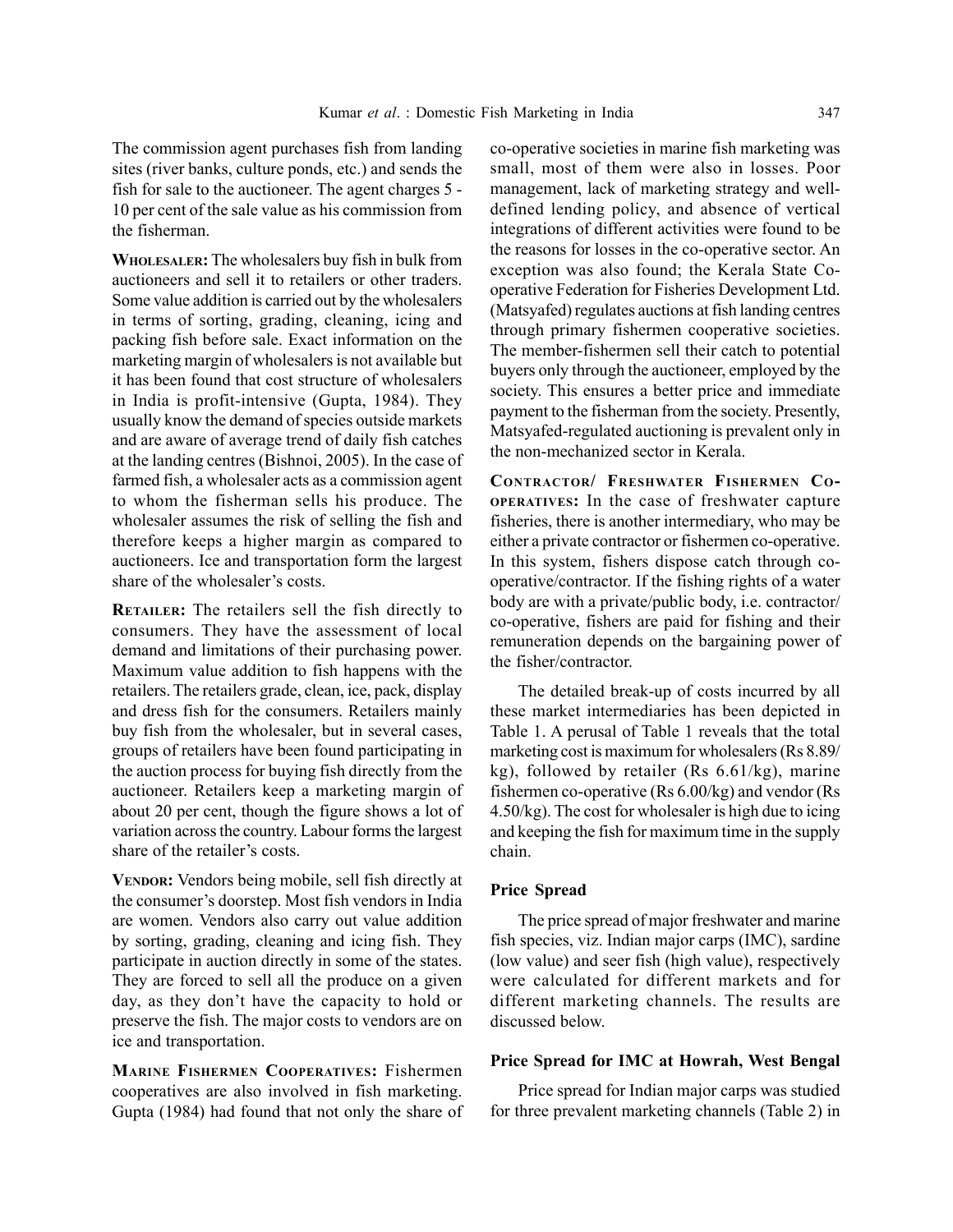## 348 Agricultural Economics Research Review Vol. 21 (Conference Number) 2008

## Table 1. Marketing costs of the intermediaries in the supply chain of fish

(Rs/kg of fish)

| Activity / Function               | Market intermediaries |            |          |                |                                     |                                                         |  |  |  |
|-----------------------------------|-----------------------|------------|----------|----------------|-------------------------------------|---------------------------------------------------------|--|--|--|
|                                   | Auctioneer            | Wholesaler | Retailer | Vendor         | Marine<br>fishermen<br>cooperatives | Contractor/<br>freshwater<br>fishermen<br>co-operatives |  |  |  |
| Labour                            | 0.63                  | 2.35       | 2.15     | $\overline{a}$ |                                     | 0.50                                                    |  |  |  |
|                                   | (63.90)               | (26.47)    | (32.58)  |                |                                     | (14.23)                                                 |  |  |  |
| Salary                            | 0.18                  |            |          |                |                                     |                                                         |  |  |  |
|                                   | (18.72)               |            |          |                |                                     |                                                         |  |  |  |
| Ice                               | 0.08                  | 2.63       | 1.88     | 1.5            |                                     |                                                         |  |  |  |
|                                   | (8.18)                | (29.52)    | (28.36)  | (33.33)        |                                     |                                                         |  |  |  |
| Telephone                         | 0.05                  | 0.23       |          |                |                                     |                                                         |  |  |  |
|                                   | (5.51)                | (2.53)     |          |                |                                     |                                                         |  |  |  |
| Electricity                       | 0.04                  | 0.02       | 0.07     |                |                                     |                                                         |  |  |  |
|                                   | (3.69)                | (0.24)     | (1.03)   |                |                                     |                                                         |  |  |  |
| Transportation                    |                       | 1.95       | 0.97     | $\overline{2}$ |                                     |                                                         |  |  |  |
|                                   |                       | (21.93)    | (14.65)  | (44.44)        |                                     |                                                         |  |  |  |
| Packing                           |                       | 1.25       | 1.06     | 1              |                                     |                                                         |  |  |  |
|                                   |                       | (14.06)    | (16.07)  | (22.22)        |                                     |                                                         |  |  |  |
| Loading / Unloading               |                       | 0.45       | 0.44     |                |                                     |                                                         |  |  |  |
|                                   |                       | (5.06)     | (6.62)   |                |                                     |                                                         |  |  |  |
| Rent for shop                     |                       | 0.02       | 0.05     |                |                                     |                                                         |  |  |  |
|                                   |                       | (0.17)     | (0.70)   |                |                                     |                                                         |  |  |  |
| Auctioneer's commission           |                       |            |          |                | 1.25                                | 2.10                                                    |  |  |  |
|                                   |                       |            |          |                | (20.83)                             | (59.77)                                                 |  |  |  |
| Fees                              |                       |            |          |                | 0.75                                |                                                         |  |  |  |
|                                   |                       |            |          |                | (12.50)                             |                                                         |  |  |  |
| Share of Matsyafed                |                       |            |          |                | 1.5                                 |                                                         |  |  |  |
|                                   |                       |            |          |                | (25.00)                             |                                                         |  |  |  |
| Primary cooperative society       |                       |            |          |                | 1.5                                 |                                                         |  |  |  |
|                                   |                       |            |          |                | (25.00)                             |                                                         |  |  |  |
| Bonus to fisherman                |                       |            |          |                | 1                                   |                                                         |  |  |  |
|                                   |                       |            |          |                | (16.67)                             |                                                         |  |  |  |
| Fisher's wage                     |                       |            |          |                |                                     | 0.40                                                    |  |  |  |
|                                   |                       |            |          |                |                                     | (11.38)                                                 |  |  |  |
| Depreciation costs of net & craft |                       |            |          |                |                                     | 0.02                                                    |  |  |  |
|                                   |                       |            |          |                |                                     | (0.38)                                                  |  |  |  |
| Other items                       |                       |            |          |                |                                     | 0.50                                                    |  |  |  |
|                                   |                       |            |          |                |                                     | (14.23)                                                 |  |  |  |
| Total                             | 0.98                  | 8.89       | 6.61     | 4.50           | 6.00                                | 3.51                                                    |  |  |  |
|                                   | (100.00)              | (100.00)   | (100.00) | (100.00)       | (100.00)                            | (100.00)                                                |  |  |  |

Note: Figures within the parantheses are percentages to total

Source: Primary Survey, 2008

The information pertaining to marine fishermen cooperative society and freshwater fishermen cooperative society belongs to Matsyafed of Kerala and West Bengal, respectively.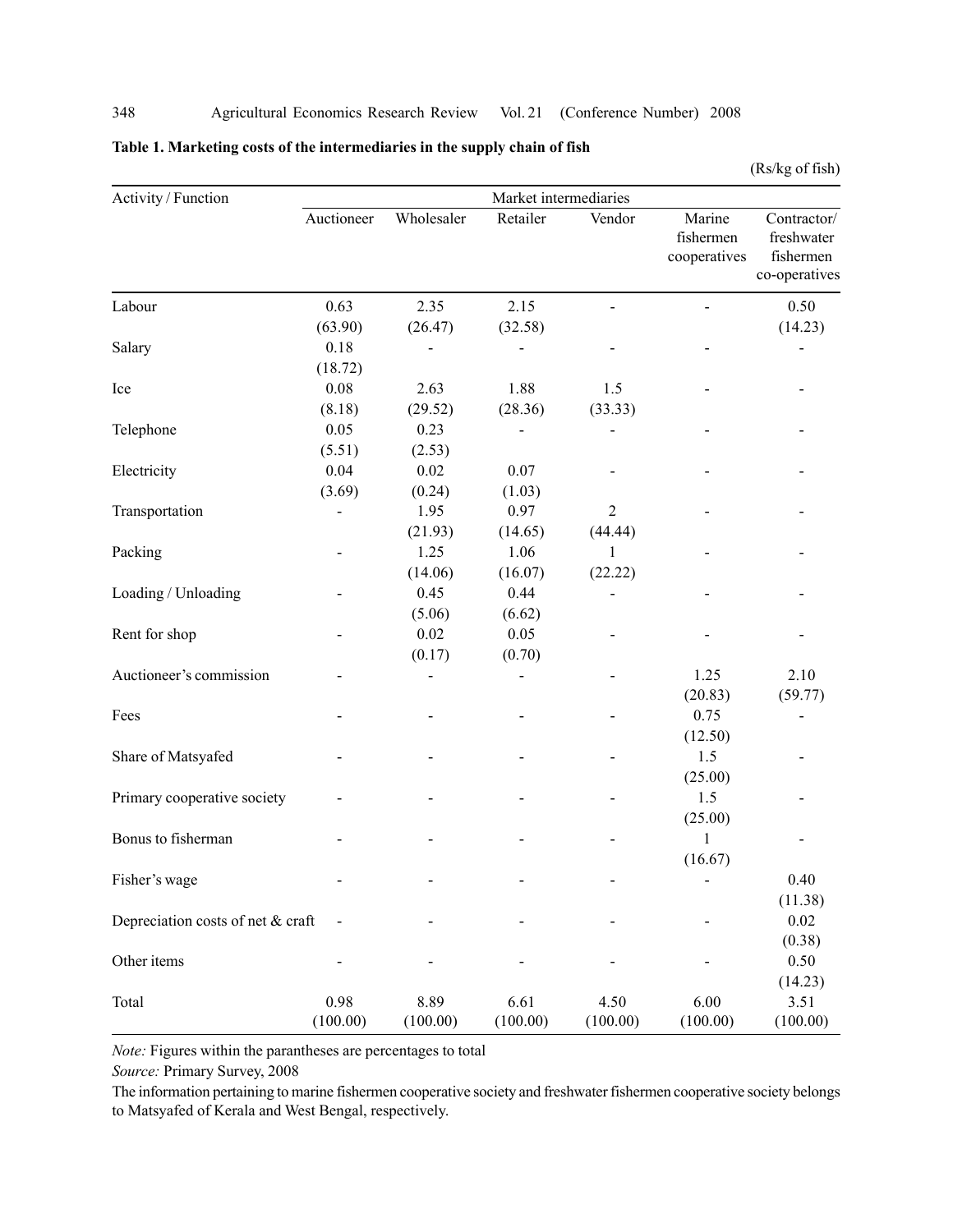| Channel Number | Marketing channel                                                                                                                                   |
|----------------|-----------------------------------------------------------------------------------------------------------------------------------------------------|
| Channel I      | Fishermen $\rightarrow$ Fish collector/local dealer $\rightarrow$ Auctioneer $\rightarrow$ Wholesaler $\rightarrow$ Retailer $\rightarrow$ Consumer |
| Channel II     | $Fishermen \rightarrow Auctioneer \rightarrow Retailer \rightarrow Consumer$                                                                        |
| Channel III    | Fishermen $\rightarrow$ Wholesaler $\rightarrow$ Retailer $\rightarrow$ Consumer                                                                    |

### Table 2. Prevalent fish marketing channels at Howrah fish market

#### Table 3. Price spread for IMC at Howrah

| Particulars                                   | Channel I | Channel II | Channel III |
|-----------------------------------------------|-----------|------------|-------------|
| Prices received by fishermen                  | 30.21     | 51.24      | 55.85       |
|                                               | (34.48)   | (58.50)    | (63.76)     |
| Cost incurred by the local auctioneer         | 0.05      | 7.31       |             |
|                                               | (0.06)    | (8.35)     |             |
| Margin                                        | 2.93      | 12.44      |             |
|                                               | (3.34)    | (14.20)    |             |
| Price paid by the fish collector/local dealer | 33.18     |            |             |
|                                               | (37.88)   |            |             |
| Cost incurred                                 | 7.31      |            |             |
|                                               | (8.35)    |            |             |
| Margin                                        | 12.44     |            |             |
|                                               | (14.20)   |            |             |
| Price paid by auctioneer                      | 52.93     | 70.99      |             |
|                                               | (60.43)   | (81.04)    |             |
| Cost incurred                                 | 0.98      | 0.85       |             |
|                                               | (1.12)    | (0.97)     |             |
| Margin                                        | 1.94      | 1.94       |             |
|                                               | (2.21)    | (2.21)     |             |
| Auctioned price                               | 55.85     | 73.78      |             |
|                                               | (63.76)   | (84.23)    |             |
| Cost incurred by the wholesaler               | 8.89      |            | 8.89        |
|                                               | (10.15)   |            | (10.15)     |
| Margin                                        | 9.04      |            | 9.04        |
|                                               | (10.32)   |            | (10.32)     |
| Wholesaler's price                            | 73.78     |            | 73.78       |
|                                               | (84.23)   |            | (84.23)     |
| Cost incurred by the retailer                 | 6.61      | 6.61       | 6.61        |
|                                               | (7.55)    | (7.55)     | (7.55)      |
| Margin                                        | 7.21      | 7.21       | 7.21        |
|                                               | (8.23)    | (8.23)     | (8.23)      |
| Retailer's price/ Price paid by consumer      | 87.60     | 87.60      | 87.60       |
|                                               | (100.00)  | (100.00)   | (100.00)    |
| Marketing efficiency                          | 34.49     | 58.49      | 63.76       |

Note: Figures within the parantheses are percentages to total

the Howrah fish market and is given in Table 3. Fisherman's share in consumer rupee was highest for Channel III at 63.76 per cent. The marketing efficiency was highest for the shortest marketing channel, i.e. Channel III.

## Price Spread for Marine Fish at Tuticorin, Tamil Nadu

The price spread for marine fish, sardines and seer, at Tuticorin fish market was studied for prevalent marketing channels (Table 4) and the

(Rs/kg)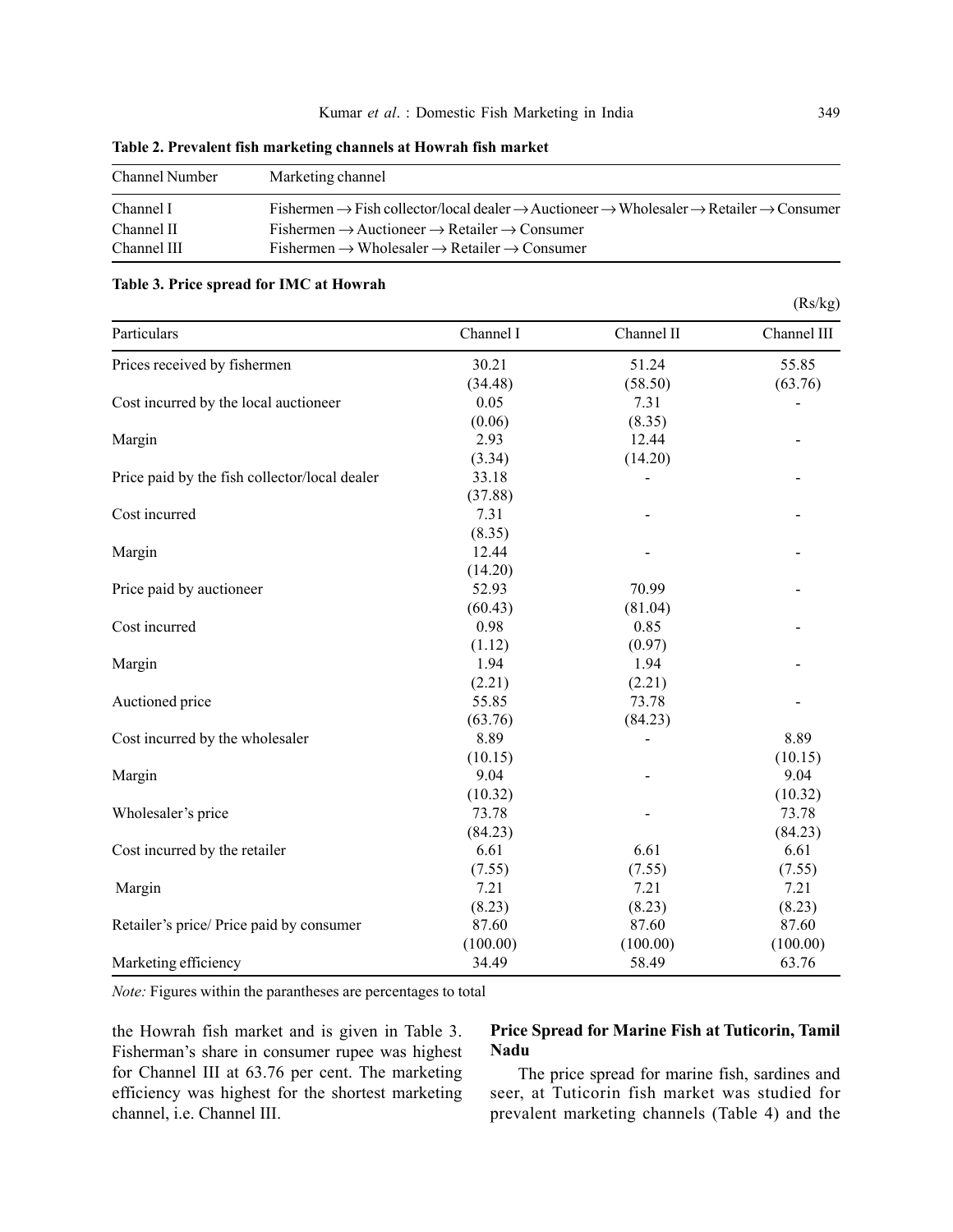| Fish species | Channel Number | Marketing Channel                                       |
|--------------|----------------|---------------------------------------------------------|
| Sardine      | Channel I      | $Fishermen \rightarrow Retailer \rightarrow Consumer$   |
|              | Channel II     | $Fishermen \rightarrow Vendor \rightarrow Consumer$     |
| Seer fish    | Channel I      | $Fishermen \rightarrow Wholesaler \rightarrow Consumer$ |
|              | Channel II     | $Fishermen \rightarrow Retailer \rightarrow Consumer$   |

Table 4. Prevalent marketing channels at Tuticorin fish market

| Table 5. Price spread of sardine and seer fish across different marketing channels at Tuticorin, Tamil Nadu |         |
|-------------------------------------------------------------------------------------------------------------|---------|
|                                                                                                             | (Rs/kg) |

| Particulars                  |           | Sardine    | Seer fish |            |  |
|------------------------------|-----------|------------|-----------|------------|--|
|                              | Channel I | Channel II | Channel I | Channel II |  |
| Price received by fishermen  | 17.84     | 17.84      | 103.71    | 103.71     |  |
|                              | (71.36)   | (68.62)    | (74.08)   | (71.52)    |  |
| Auctioneer's fee             | 1.19      | 1.19       | 6.91      | 6.91       |  |
|                              | (4.76)    | (4.58)     | (4.94)    | (4.77)     |  |
| Price paid by wholesaler     |           |            | 110.62    |            |  |
| Costs incurred by wholesaler |           |            | 6.99      |            |  |
|                              |           |            | (4.99)    |            |  |
| Margin                       |           |            | 22.39     |            |  |
|                              |           |            | (15.99)   |            |  |
| Price paid by retailers      |           |            |           | 110.62     |  |
| Costs incurred by retailer   | 1.70      |            |           | 5.59       |  |
|                              | (6.80)    |            |           | (3.86)     |  |
| Margin                       | 4.27      |            |           | 28.79      |  |
|                              | (17.08)   |            |           | (19.85)    |  |
| Price paid by vendor         |           | 19.03      |           |            |  |
| Costs incurred by vendor     |           | 0.97       |           |            |  |
|                              |           | (3.73)     |           |            |  |
| Margin                       |           | 6.00       |           |            |  |
|                              |           | (23.07)    |           |            |  |
| Price paid by consumer       | 25.00     | 26.00      | 140.00    | 145.00     |  |
|                              | (100)     | (100)      | (100)     | (100)      |  |
| Marketing efficiency         | 71.36     | 68.62      | 74.08     | 71.52      |  |

Note: Figures within the parantheses are percentages to total

results have been displayed in Table 5. It was found that the actual price paid by fishermen and the auctioneer's commission did not vary between the channels. The variation in fisherman's share of consumer's rupee resulted due to the presence of intermediaries and their marketing functions. Similarly, consumer's price was also affected by the type of intermediaries.

Sardine being a low-value species, valueaddition was not usually carried out. Hence, the marketing costs and margins of various intermediaries were also low.

The marketing efficiency of the marketing channels of sardine and seer fish were estimated using Shepherd's index (1972). For sardines, the marketing efficiency was higher in channel I (71.36) than channel II (68.62). It was due to higher margin charged by the vendor in channel II than the retailers in channel I. The marketing efficiency for seer fish was higher in channel I (74.08) than channel II (71.52). It was due to the higher margin charged by retailer in channel II than the wholesalers in channel I.

Fisherman's share in consumer's rupee showed variations across different species, marketing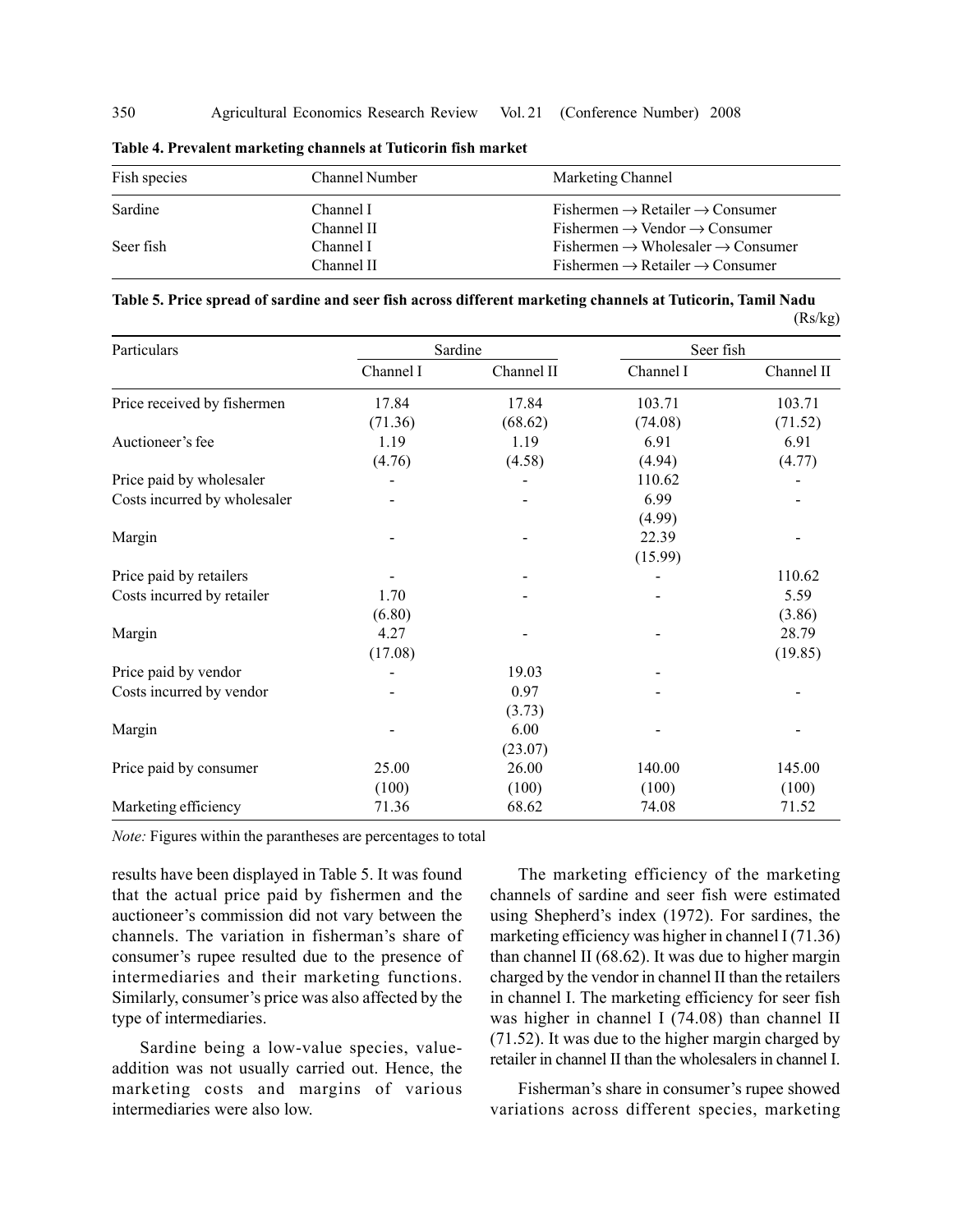channels and markets. As reported by Gupta (1984), this study also found that fishermen's share was lower for low-value fish (sardines) and high for highvalue fish (seer). In addition, fisherman's share was lower for longer channels and vice-versa. Fishermen's share was found highest (96%) when fish was sold directly to consumers and lowest (34.48%) when the intermediaries were involved. These are comparable with earlier results wherein fishermen's share was reported highest (95%) in direct sales to consumers and lowest (27.9%) in sales involving multi-locational distribution system (Gupta, 1984). The results highlight wide variations in fishermen's share and fish marketing scenario as a whole in the country.

#### Market Infrastructure

LANDING CENTRES: There are about 1068 landing centres in India of which about 100 are major landing centres that handle India's marine landings of 3 lakh tonnes (Srinath et al., 2006). Major landing centres in the coastal states of India surveyed in this study were: Veraval, Mumbai, Mangalore, Cochin and Chennai. The particulars of the Cochin fish harbour and landing centre are given in Table 6.

WHOLESALE MARKETS: The wholesale fish markets were surveyed in the states of Tamil Nadu, Andhra Pradesh, Karnataka, Kerala, Orissa, Maharashtra, Gujarat, Punjab, and West Bengal. Fish handled by wholesale markets in India range from 1 tonne to 100 tonnes. Most wholesale markets were very old, unhygienic, without proper facilities for handling fish and with limited or no facilities for cold/chilled storage and ice plants. The leftover fish was packed in plastic or thermocol containers with ice and resold the next day. There was no quality monitoring by government or municipality / corporation authorities at any market in the country. The poor fish handling at the wholesale markets results in poor quality of fish with low keeping quality. The details of the Musheerabad fish market of Hyderabad are given in Table 7 as a sample wholesale fish market.

RETAIL MARKETS: Retail fish markets are miniatures of wholesale markets in our country; the variations being in size of the markets in terms of quantity of fish, number of traders, facilities, proximity to the consumers, etc. Several retail markets were surveyed in the study. Retail markets also presented a dismal picture. Most retailers were found selling fish by the roadside without maintenance of quality or hygiene and without access to drinking water, shelter and fish dressing platforms. Retail markets were found crowded in all the locations surveyed with excess number of traders selling fish even in the passages, leading to inconvenience and hygiene problems. The details of the Saidapet fish retail market at Chennai

| Particulars                           | Details                                                                                                |  |  |
|---------------------------------------|--------------------------------------------------------------------------------------------------------|--|--|
| Location                              | Cochin, Kerala                                                                                         |  |  |
| Area                                  | 28 acres                                                                                               |  |  |
| <b>Operational details</b>            |                                                                                                        |  |  |
| Number of fishing boats               | 330                                                                                                    |  |  |
| Main fishing gears used               | Trawl net, Gill net, Long lines and Purse seine nets                                                   |  |  |
| Average quantity of fish landed daily | 300 tonnes                                                                                             |  |  |
| Main fish species landed              | Sardines, Mackerels, Shrimps, Cuttle fish                                                              |  |  |
| Infrastructural facilities            |                                                                                                        |  |  |
| Wharf area                            | 5 acres                                                                                                |  |  |
| Ice plants (privately owned)          | 12 (total capacity of 200 tonnes)                                                                      |  |  |
| Cold storages (privately owned)       | 7 (total capacity of 700 tonnes)                                                                       |  |  |
| Freezing plants (privately owned)     | 3                                                                                                      |  |  |
| Fuel outlets                          | 3                                                                                                      |  |  |
| Other facilities                      | Marine engine workshops, net repair sheds, police station,<br>rest sheds for crew members, restaurants |  |  |

Table 6. Particulars of the Cochin fish harbor and landing centre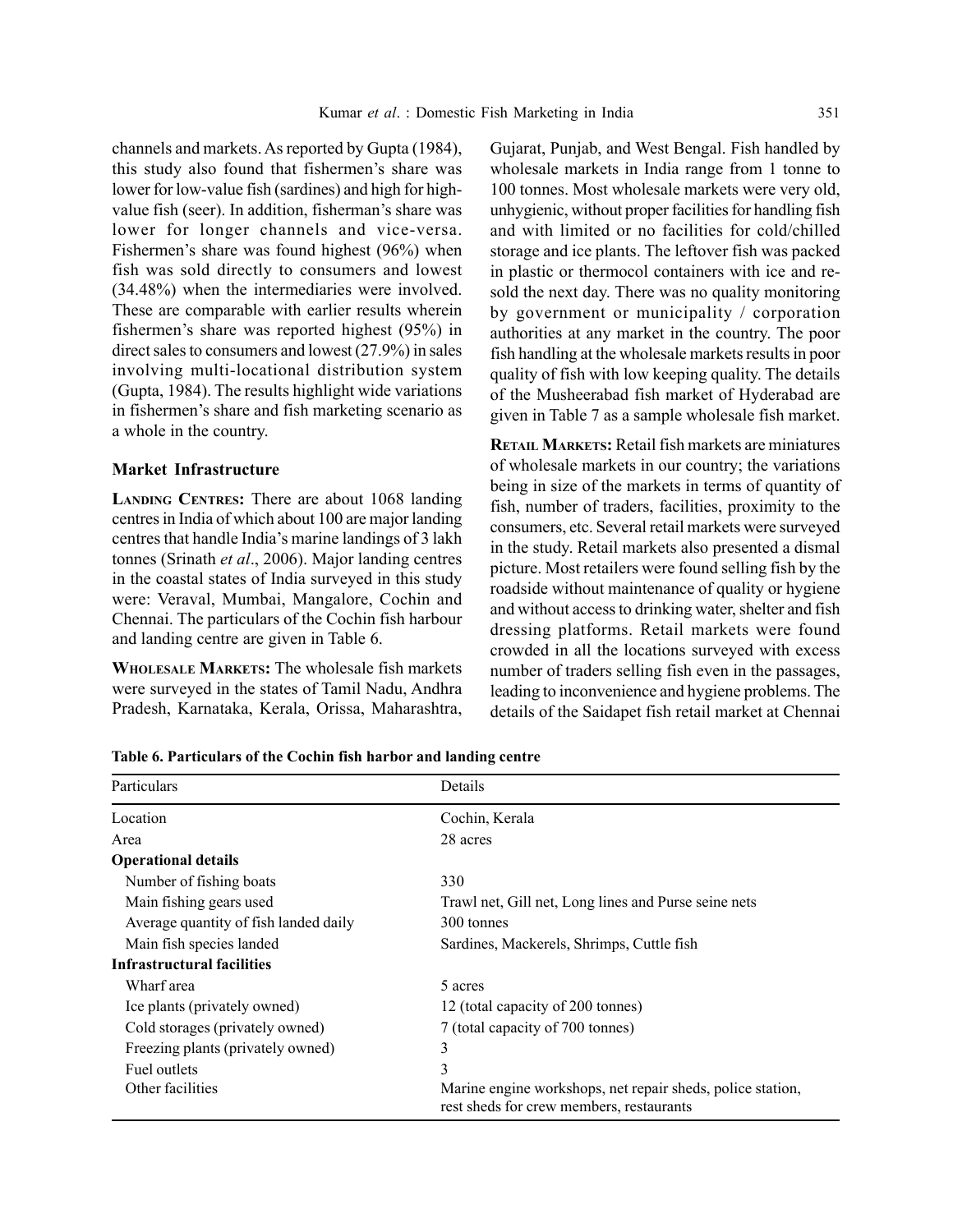| Particulars                     | Details                                                         |
|---------------------------------|-----------------------------------------------------------------|
| Location                        | Hyderabad                                                       |
| Coverage                        | Regional (Kerala, Karnataka, Andhra Pradesh, Maharashtra)       |
| Year of establishment           | More than 80 years old                                          |
| Time span                       | Short period market                                             |
| Volume of transaction           | Wholesale (mainly)                                              |
| Nature of transaction           | Cash (mainly)                                                   |
| No. of commodities              | All marine and freshwater fish                                  |
| Scale of operation              | 80 tonnes (weekends), 35 tonnes (weekdays)                      |
| Main species handled            | Indian major carps, murrels, exotic carps, marine fish, shrimps |
| Stage of marketing              | Consuming market                                                |
| Extent of public intervention   | Regulated market                                                |
| No. of fish sellers             | Wholesalers - 97; Retailers - 30                                |
| Mechanism of market information | Price discovery based on demand                                 |
| Weighing process                | Physical balance (wholesalers), electronic balance (retailers)  |
| Cold storage facilities         | None                                                            |
| Maintenance of sanitation       | None                                                            |
| Quality checking                | None                                                            |
| Facilities for women            | None                                                            |

Table 7. Particulars of Musheerabad wholesale fish market, Hyderabad

are shown in Table 8 to provide a glimpse of a retail fish market in our country.

FISH RETAIL OUTLETS: Retail outlets are fish shops operated by both government bodies and private individuals at consumer-friendly locations of cities. The retail outlets were found comparatively cleaner and more hygienic than the retail markets. In recent years, fish retailing has been started by several large, organized private retailers, including the Reliance group, Spencer's, etc. Most of these retailers source their fish supply either from the wholesale markets or through agents at the landing centres. Private retailers provide a large variety of fish with valueadded services throughout the year.

The state governments of Tamil Nadu, Kerala and Karnataka have also entered into the fish retailing industry. In Tamil Nadu, the Tamil Nadu Fish Development Corporation Ltd. (TNFDC) operates fish retail outlets under the name of "Neidhal". In Kerala, Matsyafed has started a fish retailing outlet under the name of "Fresh Fish Point". These retail outlets purchase fish directly from fishermen/fishermen cooperative societies and sell to customers at reasonable prices under modern,

| Table 8. Particulars of Saidapet fish retail market, |  |  |  |
|------------------------------------------------------|--|--|--|
| <b>Chennai</b>                                       |  |  |  |

| Particulars                     | Details              |
|---------------------------------|----------------------|
| Location                        | Saidapet, Chennai    |
| Coverage                        | Regional             |
| Year of establishment           | 1900                 |
| Volume of transaction           | Retail               |
| Nature of transaction           | Cash (mainly)        |
| No. of commodities              | All marine and       |
|                                 | freshwater fish      |
| Scale of operation              | 1-3 tonnes per day   |
| Main species handled            | Sardine, prawns,     |
|                                 | seer fish, pomfrets, |
|                                 | catla                |
| Stage of marketing              | Consuming market     |
| Extent of public intervention   | Regulated            |
| No. of fish sellers             | 120 retailers        |
| Mechanism of market information | Price discovery      |
|                                 | based on demand      |
| Weighing process                | Electronic           |
|                                 | weighing machine     |
| Cold storage facilities         | None                 |
| Maintenance of sanitation       | None                 |
| Quality checking                | None                 |
| Facilities for women            | None                 |
|                                 |                      |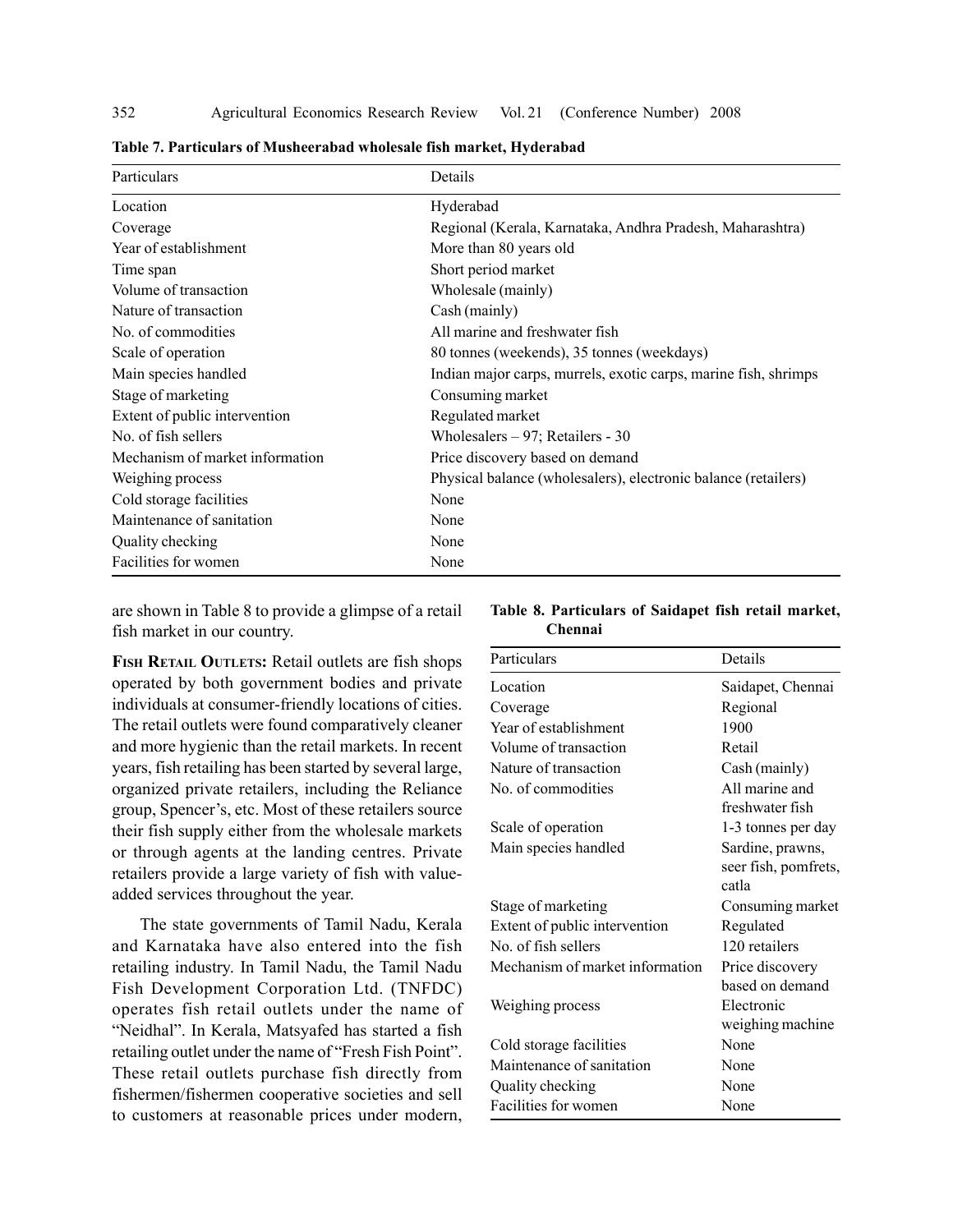| <b>Particulars</b>          | Neidhal<br>(TNFDC outlet) | Reliance<br>(Private outlet) | Traditional retail<br>outlets               |
|-----------------------------|---------------------------|------------------------------|---------------------------------------------|
| No. of outlets              | 2                         | 45                           | 150                                         |
| Operating hours             | 10 hours                  | 12 hours                     | 8 hours                                     |
| Fish varieties              | $8 - 12$                  | $15 - 150$                   | $4-5$                                       |
| Price                       | Close to wholesale price  | Fixed by company             | $20-25%$ more than<br>wholesale price       |
| Other services              | Cleaning and dressing     | Cleaning and dressing        | Not available/available<br>on extra payment |
| Availability of substitutes | N <sub>0</sub>            | <b>Yes</b>                   | No.                                         |
| Hygiene                     | Good                      | Good                         | Poor                                        |

Table 9. Structure and conduct of government, private and traditional fish retail outlets

hygienic conditions. These retail outlets aim to replace/remove the middlemen involved in fish marketing, thereby ensuring higher returns to fishermen and hygienic fishes to consumers at affordable prices. Presently, these outlets source their fish from the local wholesale market, but efforts were being made to purchase fish directly from the producer. A comparison of government, private and traditional fish retail outlets has been presented in Table 9 for a deeper understanding of their structure and conduct in fish retailing.

#### Policies for Fish Marketing

Fishery is a state subject under the Constitution of India but only a few states have a policy specifically aimed at fish marketing. The only legislation for fish marketing is the West Bengal Fish Dealer's Licensing Order, 1975. The Act has a variety of legal procedures to control the process of supply of fish to other states from West Bengal. It was constituted as a welfare measure for the people of the state, with amendments from time to time till 1997. Every fish merchant has to get a license to conduct business by paying an annual fee. All the fish commission agents and wholesaler-cum-retailers are to be registered with the Directorate of Fisheries under this Order.

All state fisheries departments, state fish development corporations and apex fishermen cooperative societies have schemes to help fishermen to market their catch efficiently. The schemes include provision of vehicles for transporting fish from landing centres to markets, fish kiosks and marketing implements like insulated boxes, utensils, dressing knives, etc. Several organizations have been set up at the national level to promote the fisheries sector and help the fishermen. These include organizations such as the National Cooperative Development Corporation (NCDC), the National Federation of Fishermen's Cooperatives Ltd. (FISHCOPFED) and the National Fisheries Development Board (NFDB). NCDC's fisheries related activities include creation of infrastructural facilities for fish marketing, ice plants, cold storages, retail outlets, etc. FISHCOPFED promotes fishery cooperatives and assists fishermen to market their produce efficiently through hygienic retail fish centres in metropolitan cities thereby providing remunerative prices to fish farmers. NFDB is promoting domestic fish marketing through modernization of wholesale markets, establishment of cold chains, popularization of hygienic retail outlets and technology upgradation.

Fish is not a notified commodity under the APMC Act of 1966, leading to the exploitation of fishermen by commission agents. Unlike in other agricultural commodities, where commission charges are paid by the traders, in fisheries, all commission charges are paid by fishermen. This reduces the share of fishermen in consumer's rupee and makes fishing a non-viable venture. Suitable modifications need to be introduced in the Act to overcome this situation.

## Conclusions

Though domestic fish marketing holds a huge potential, it is still highly unorganized and unregulated in India. It has long been neglected for various reasons and serious efforts have not been made on marketing of fishes as compared to its